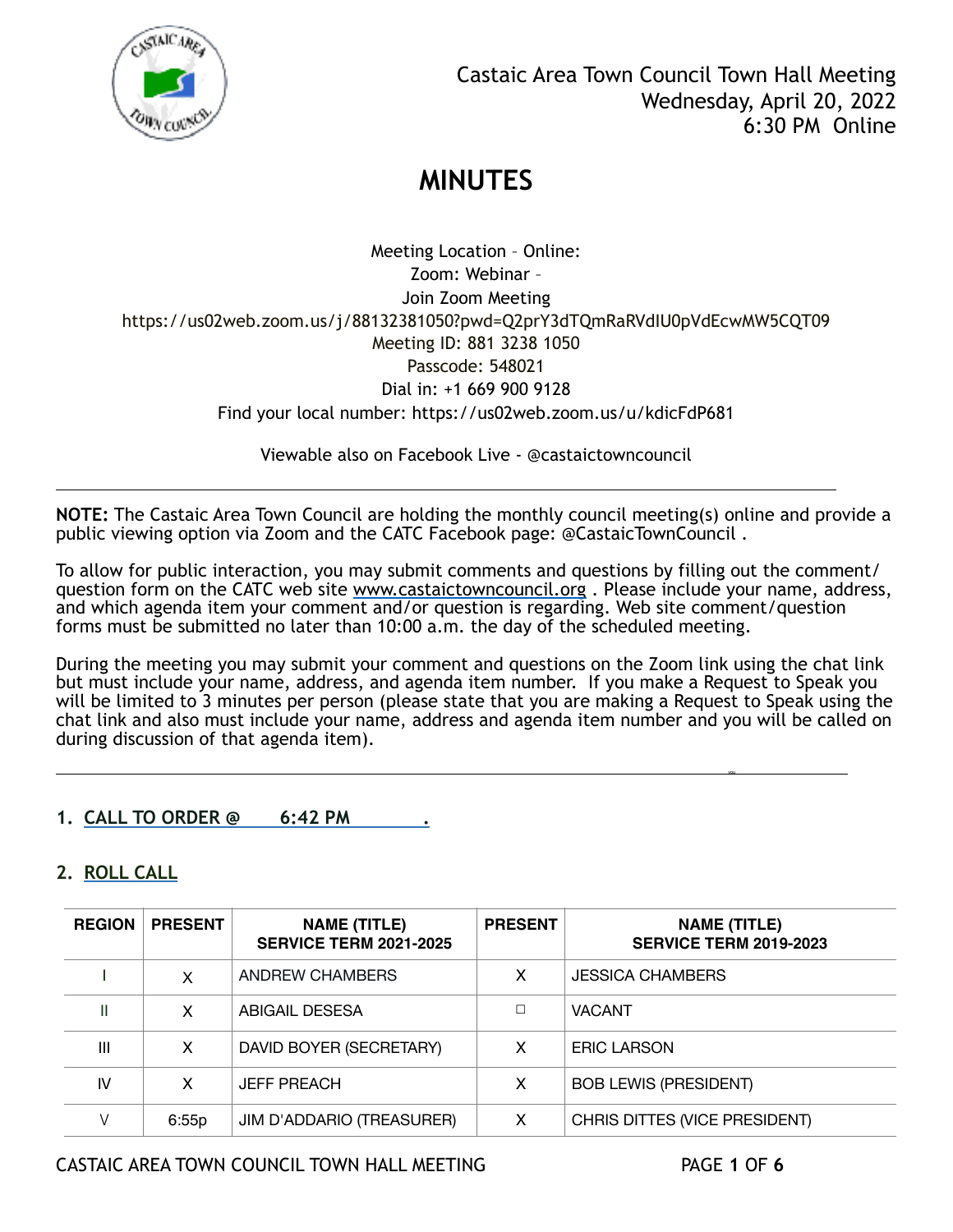

### **3. HEARING SESSION**

A. Approval of Agenda

Motion by DeSesa. Second by J.Chambers. Vote 8/0/0.

B. Questions and Comments \_

Note: If a question/comment form is sent regarding a matter that is on the agenda, the question or comment will be read when the agenda item is brought up. Questions or comments on non-agenda items will be discussed during agenda item #10 Open Discussion.

#### **4. SPECIAL REPORTS**

A. Report from 5th District; Los Angeles County Supervisor's Office of Kathryn Barger - Stephanie English.

- May 23rd @ 5PM, Supv. Barger at Boy & Girls Club. \$38.5B LA County Budget submitted. Adoption for October. 4 new departments. 988 Alternative Crisis Response System for Suicide Calls (Measure H \$5m). Discussed other funding initiatives. Addressing Drug overdose issues in LA County Jail System. Encourage voters to study voting measures on ballot this year re: homelessness, need funding. Single use Plastics Ordinance passed, which require food service related items must be recyclable/compostable among other requirements. Effective 5/23/22 for fixed locations and others later.

1. Sloan Canyon Road Traffic & Safety update - Julian Garcia

- Julian Garcia: 2 design features; a) acceleration lane; challenge is the drive way for church will be discussing if Church can accommodate, b) Oak Horn traffic circle; require add'l construction and Right of way, so being studied to reduce footprint. Balance of traffic control measures being moved forward with and will be implemented. Stephanie: When will discuss with Church, Julian: Within next couple of weeks. Council: Given lay of drives to Church, do not believe eliminating an access to parking lot will be feasible. Julian: Acknowledge and will discuss with Church. Council: Is property owner with ownership of both sides property to allow right of way purchase at round about.

2. Castaic Road Truck parking update (center median bollards) - Julian Garcia

- Julian Garcia: Did on-site study. Will 100% impact businesses. Found 1) Middle of road parking lane; discussing with CHP re: enforcement and how they can help with signage, 2) Potentially fully blocking entirety of middle lane and offer U-Turns at either end to facilitate local business access. Also found, many businesses like trucks there, especially food vendors. Not too pleased to make it difficult to do business. Council: Concern is both Public Safety and business access. Julian: Will conduct traffic study counts to study and then bring forth recommendations. Council: Any thought on painting median solid to make clear is illegal to park in median. There are restrictions on markings, but will be part of enforcement enhancement with CHP. Council: Need additional truck parking. Historical parking were closed/fenced off. Lot North of Country Girl closed due to being gravel. Asking if using Eminent Domain to acquire and provide option to truckers. Stephanie: Can Julian reach out to Jessica re: vacant lots for possibilities. Julian: Yes and will reach out to County Real Estate. Officer Wilson CHP: Unless there is a permanent deterrent for median, truckers will not stop. All truckers know it is illegal. Drivers do not care. Painting will not solve the issue. Permanent is the only option in opinion of CHP. Council: Safety issue, should speed be reduced to 15 mph? Julian: Set by State statute. Are options being considered in legislation AB43 pending.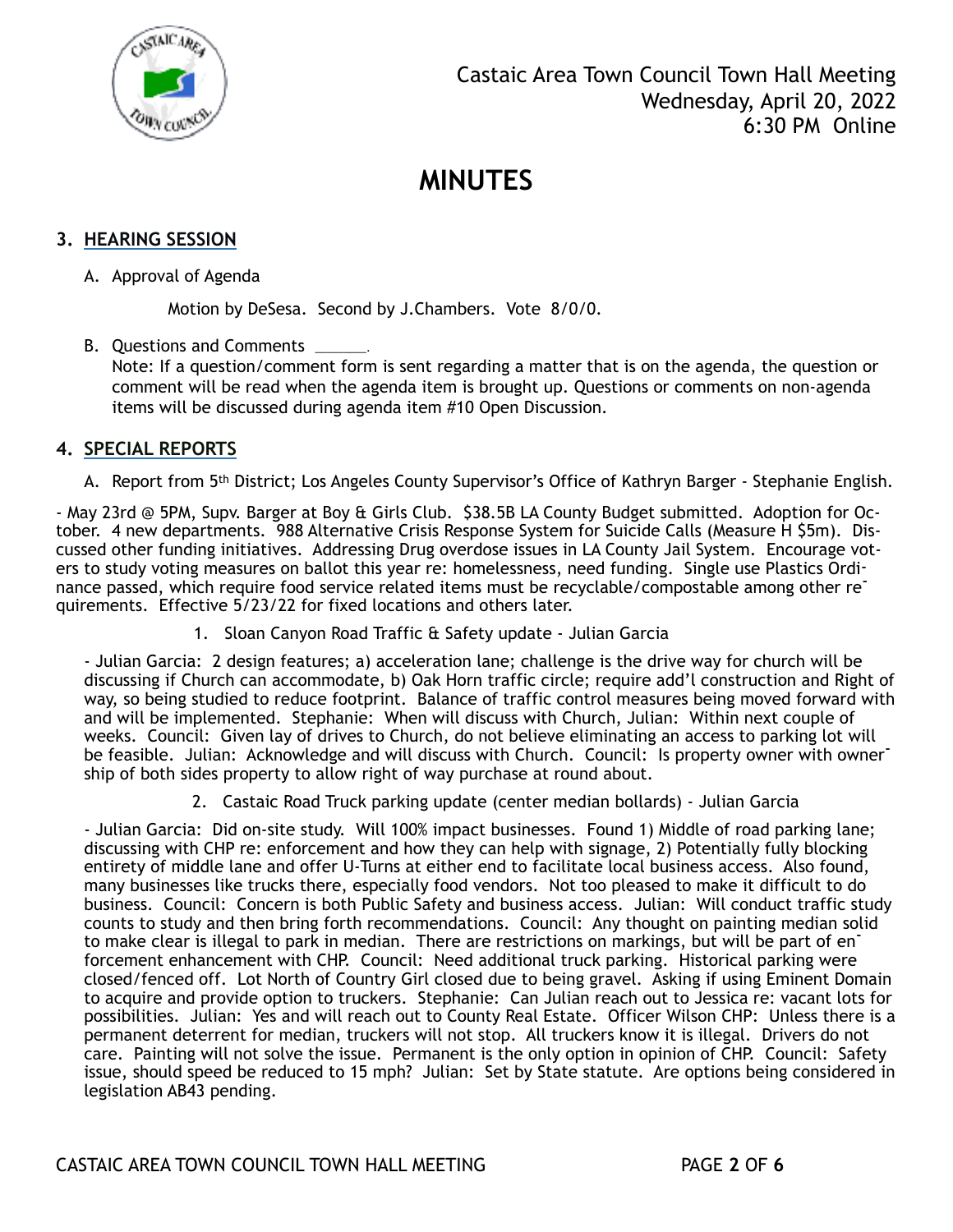

A. Moved forward due to availability

- 1. Los Angeles County Sheriff's Dept. Deputy Rooney / Captain Justin Diez.
- Deputy Rooney; Gave crime report statistics. Gave arrest report statistics. Captain Diez: Crime has been going up since January 2021. Attributing to no bail and DA known concerns. Encourage to use crime mapping.com. Releasing arrestees for two years. Repeat offenders is growing every month just in Santa Clarita station. 1,100 people arrested nearly 3,900 times in last two years. Account for 40% of all arrests. Most offender person 32x in last two years. All being released within 5 hours of being arrested. 3rd safest large city in the nation recently released. Very proud of that accomplishment. Violent crime is low, but property crime is increasing. Summer enforcement team starts up again in May will provide additional personnel and focus is west of I-5. Sheriff Villanueva 5/23 State of the City presentation. Asking residents to report neighbors setting off fireworks due to fire hazard in SCV.
- Susie Evans, Val Verde. Request to speak re: dead body found in Val Verde 4/12/22 along with emailed other issues: Newspaper reported about dead body. RV stolen this morning between 3a-6a today. Pictures sent are clear and if reported stolen, will assist in the investigation. Captain Diez: Rely on community to be the eyes & ears of the sheriff's department and encourage community involvement and reporting to assist them in their work. Can also report thru *crimestoppers.com* which is actively monitored. Thanked Susie for her assistance. Council: How do we contact owner of empty lot re: possibly stolen vehicle. Cap<sup>-</sup> tain Diez: Thinks must go thru assessors office. Stephanie: Will put out an APN to identify property own<sup>-</sup> er and provide to Deputy Rooney for further investigation.

B. Report from 38th Assembly District; Assemblywoman Suzette Martinez Valladares - Patsy Ayala. - Forwarded email update.

C. Report from 21st Senate District; Senator Scott Wilk - Kris Hough.

- Council requested information on State funding assistance for Old Road emergency access expansion. All three representatives report they are working on this issue. Council thanks them for their work on this point.
- Kris Hough: Will report back if hear anything on Old Road request. Re: Temporary light on Chiquito Canyon/126 traffic light. Nearly done. Issue with traffic sign blocking light on 126 and are working on fix for this issue. Still on track to hopefully be working in May.

D. Report from 25th Congressional District - Congressman Mike Garcia - Tami Stephens. - Forwarded email update.

E. William S. Hart School District: Castaic High School update - Principal Melanie Hagman. - Melanie Hagman: Adding grade level next year so will be at full capacity 9-12 next year. Will be hiring add'l staff, approx. 8 new teachers. Discussed 8:30A start time moving forward. Track in Prelims this week. 6 swimmers qualified for CIF. Top Diver in league. Baseball beat Saugus today. Volleyball for boys has done really well against tough competition in foothill league. Varsity football next year. Summer athletic camps. CIF dark period is 6/13-26/2022, no athletic camps during this period. Expanding career pathways next year. Dental lab being utilized. Medical suite up and running and teaches office work, patient screenings, etc.. Will equate to a \$80-90k job right out of high school and if COC extended six figure jobs. EMT will be part of program.

### **5. COMMITTEE REPORTS AND PRESENTATION**

A. Public Safety – Chair – Bob Lewis.

1. Pitchess Detention Center – Commander Paula Tokar.

### CASTAIC AREA TOWN COUNCIL TOWN HALL MEETING PAGE **3** OF **6**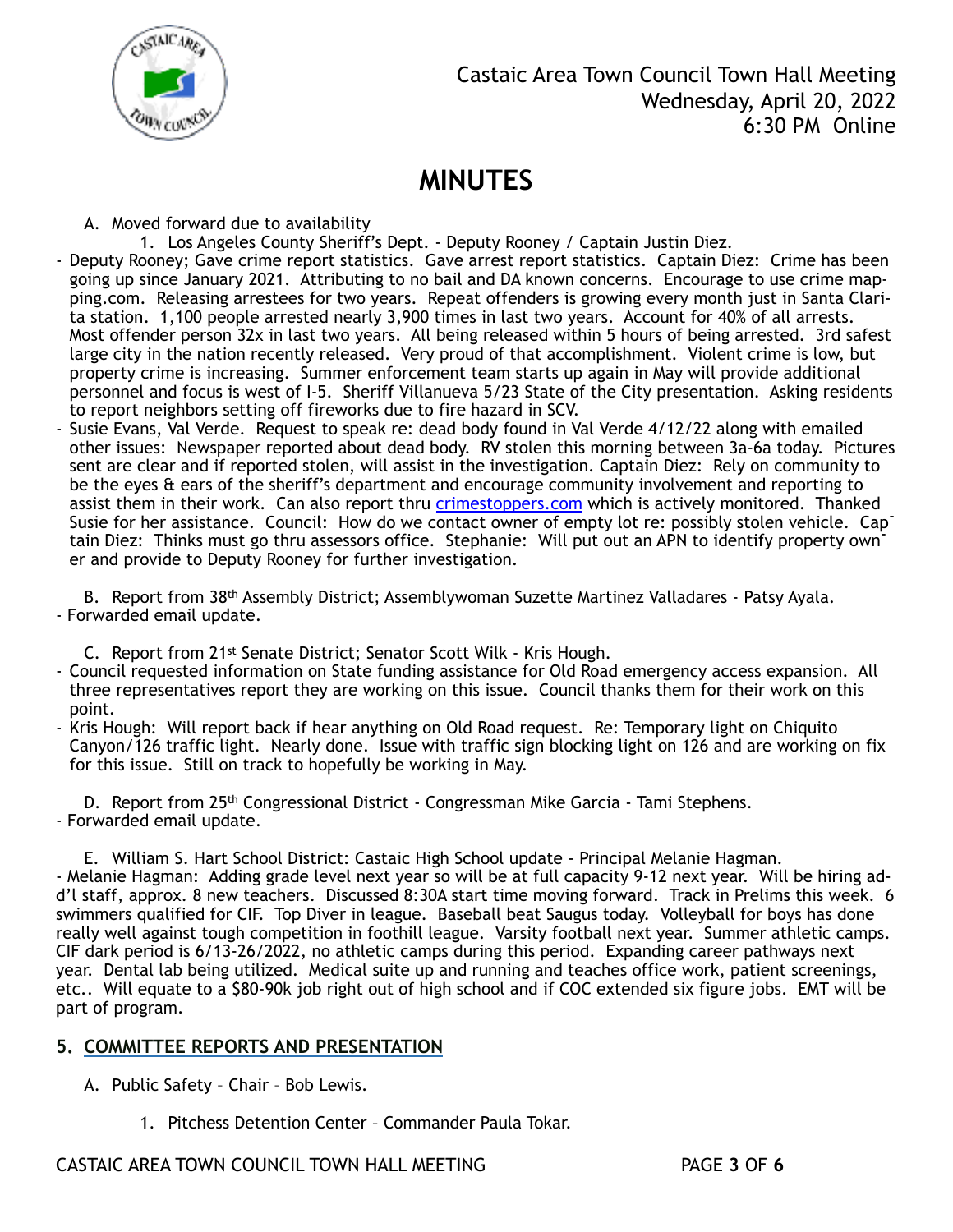

- Discussed overdose issue in facilities. Count is low at 4,400 inmates. Lowest since pandemic began. Have not heard any issues with the EVOC activities. Council: Agree, nothing being heard.

2. Los Angeles County Sheriff's Dept. - Deputy Rooney / Captain Justin Diez. - Presented after Supervisor's office. Moved up to facilitate Captains schedule.

3. Los Angeles County Sheriff's Dept. Park Bureau – Sgt. Bohnert - Email Report.

4. California Highway Patrol – Officer Wilson.

- Officer Wilson: Gave report on citations. Focusing on Castaic Road. Focused on evening hours i.e. 4p-7p. Gave report on arrests. Council: Has lane realignment on I-5 caused any issues with accidents. Officer Wilson: Seeing no real increase in stats. Believe since at night reduces traffic impacts. 2 units in the area at night and one is tasked with traffic enforcement specifically. Council: Thanked for presence on Sloan Canyon in the morning.

5. Los Angeles County Fire Dept. – Community Services Liaison Maria Grycan - Email Report. - Battalion 6 Chief Travis Wilson: Gave report. Safety Tip: CO is the Silent Killer. Faulty furnaces, clothes dryers and cars left running in garages. May 7 Fire service day and fire stations open during the day 8a-5p.

B. Parks and Recreation – Chair - Bob Lewis.

- Sgt. Bohnert emailed report. Noted Val Verde graffiti is decreasing.

1. Castaic Lake State Recreation Area Report – Hector Inzuna / Chris Mowry / Hugo Maldonado.

- Emailed update. Noted water treatment on 5/03 so ramps closed until noon that day. Lifeguard decertification is under way.

2. Castaic Sports Complex - Daniel Lopez / Domonick Washington. - Emailed update. Will post flyer on community bulletin board.

3. Castaic Aquatic Center - Luis Torres / Marisol Gonzalez - No update received.

C. Land Use Committee – Chair - Jim D'Addario.

- No meeting this month. Nothing new coming at this time.

- 7-Eleven Project planner assigned.

#### **6. TREASURER'S REPORT**

D. Treasurer's Report - Jim D'Addario.

- 1. Treasurer's report for March/April 2022. Emailed to Council Members. Two expenses; Insurance paid and also had ZOOM charges.
- 2. Also sent budget. \_\_\_\_\_\_\_\_\_

#### **7. OLD/UNFINISHED BUSINESS**

A. Public Works road maintenance/repair/paving update. CASTAIC AREA TOWN COUNCIL TOWN HALL MEETING PAGE **4** OF **6**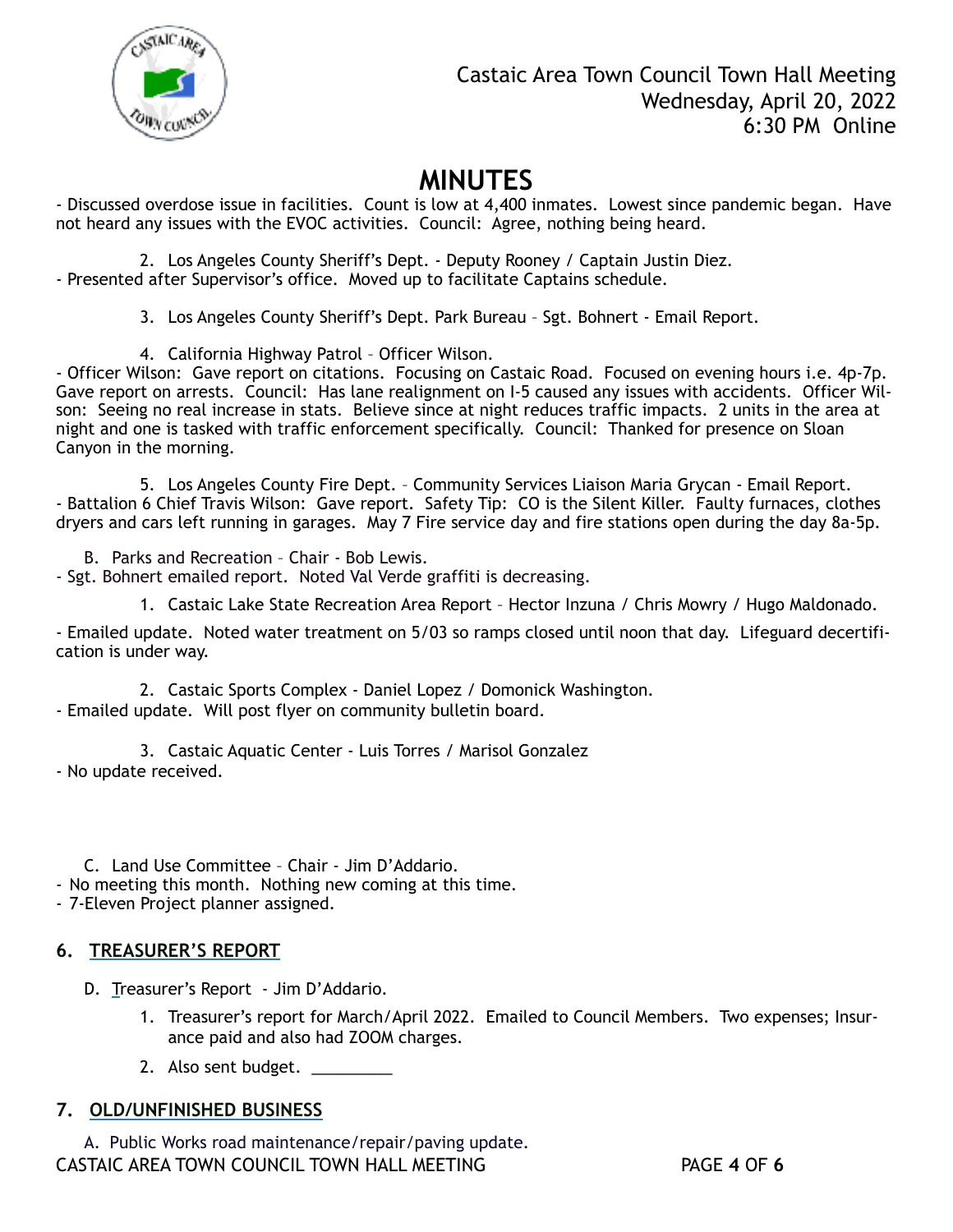

- B. Parks project list update.
- C. Town Council priorities list.

Council: Brought up dedicated right turn lane at stop light from Hasley Canyon to Hasley Canyon. Copper Hill has examples of this application for a dedicated turn lane. Will add to the Town Council Priorities List. President Lewis will reach out to DPW and Supervisors office.

#### **8. NEW BUSINESS**

- \_\_\_\_

A. 30 day notification to Directors for amendment to bylaws article 8.

- Notification to meet one month requirement is hereby made and recommended changes to Bylaws were sent to Directors.

### **9. ANNOUNCEMENT OF VACANT COUNCIL POSITION FOR REGION 2 (VAL VERDE)**

#### **10.OPEN DISCUSSION**

- A. To ensure that the public's business is conducted openly, State Law Section 54954.2 prevents any action or discussion on items not listed on the Agenda. (Note: Council members may briefly respond to comments made or questions posed.)
- No requests received.

#### **11. APPROVAL OF MINUTES**

A. Approval of minutes from Town Hall meeting of March 16, 2022.

Motion by D'Addario. Second by DeSesa. Vote 7/0/2 (Lewis and Dittes Abstained).

#### **12. CORRESPONDENCE/COUNCIL INFORMATION/DISCUSSION**

- A. Notice of Projects from Los Angeles County Department of Regional Planning and other correspondence and/or Council Information*.*
- B. Discussion of any items on the Notices that may require action prior to the next Town Council meeting.